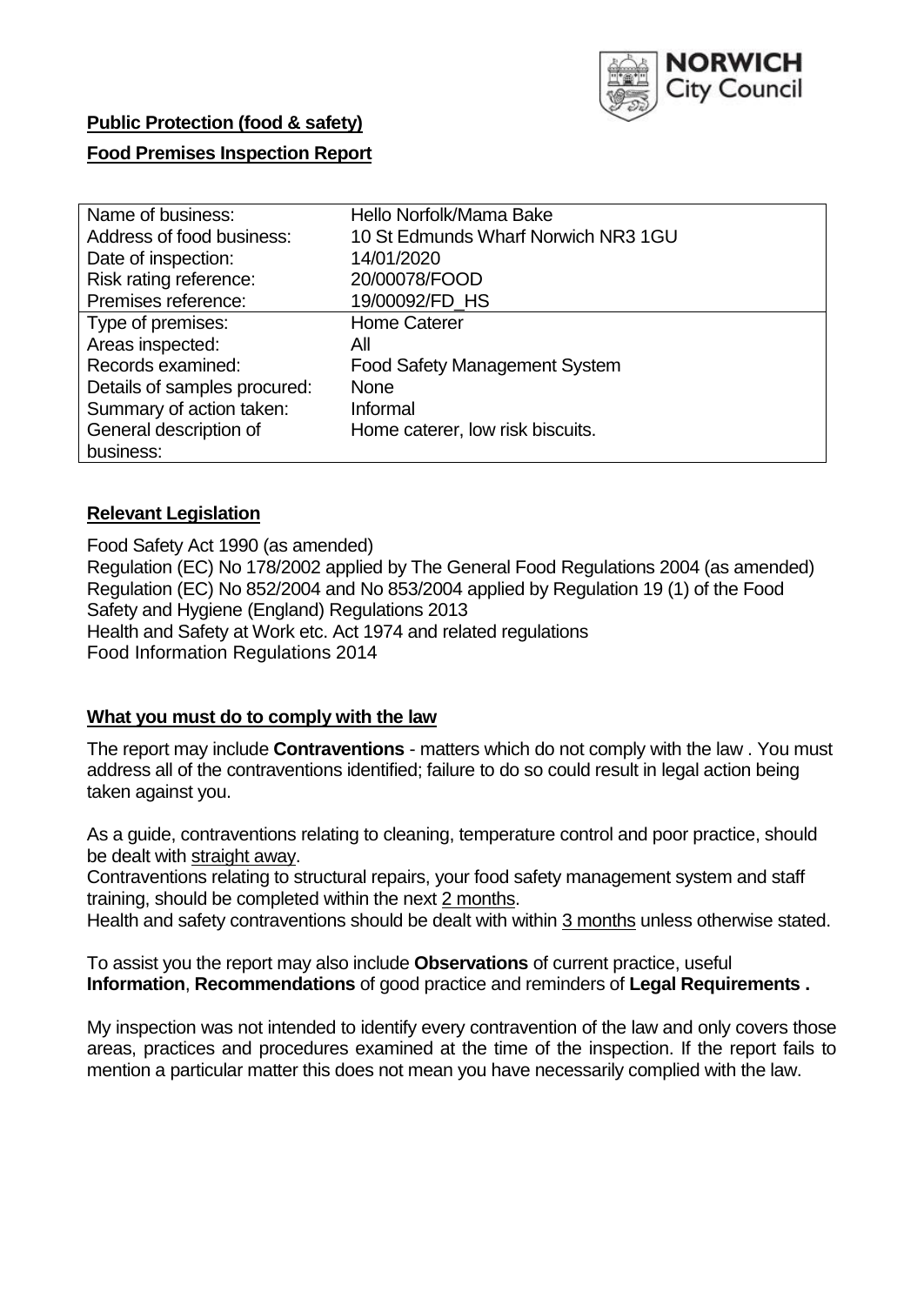# **FOOD SAFETY**

### **How we calculate your Food Hygiene Rating:**

The food safety section has been divided into the three areas which you are scored against for the hygiene rating: 1. food hygiene and safety procedures, 2. structural requirements and 3. confidence in management/control procedures. Each section begins with a summary of what was observed and the score you have been given. Details of how these scores combine to produce your overall food hygiene rating are shown in the table.

| <b>Compliance Area</b>                     |          |    |                | <b>You Score</b> |                |    |           |    |          |  |  |
|--------------------------------------------|----------|----|----------------|------------------|----------------|----|-----------|----|----------|--|--|
| Food Hygiene and Safety                    |          |    |                | $\Omega$         | 5              | 10 | 15        | 20 | 25       |  |  |
| <b>Structure and Cleaning</b>              |          |    | $\bf{0}$       | 5                | 10             | 15 | 20        | 25 |          |  |  |
| Confidence in management & control systems |          |    | $\overline{0}$ | 5                | 10             | 15 | 20        | 30 |          |  |  |
|                                            |          |    |                |                  |                |    |           |    |          |  |  |
| <b>Your Total score</b>                    | $0 - 15$ | 20 |                | $25 - 30$        | $35 - 40$      |    | $45 - 50$ |    | > 50     |  |  |
| <b>Your Worst score</b>                    | 5        | 10 | 10             |                  | 15             |    | 20        |    |          |  |  |
|                                            |          |    |                |                  |                |    |           |    |          |  |  |
| <b>Your Rating is</b>                      | 5        |    | 3              |                  | $\overline{2}$ |    |           |    | $\Omega$ |  |  |

Your Food Hygiene Rating is 5 - a very good standard



# **1. Food Hygiene and Safety**

Food hygiene standards are high. You demonstrated a very good standard of compliance with legal requirements. You have safe food handling practices and procedures and all the necessary control measures to prevent cross-contamination are in place. Some minor contraventions require your attention. **(Score 5)**

# Contamination risks

**Legal Requirement** At all stages of production, processing and distribution, food must be protected from any contamination likely to render it unfit for human consumption, injurious to health or contaminated in such a way that it would be unreasonable to expect it to be consumed in that state.

**Observation** I was pleased to see you were able to demonstrate effective controls to prevent cross-contamination.

### Hand-washing

**Legal Requirement** An adequate number of wash hand basins must be available for use, they must be suitably located and designated for cleaning hands.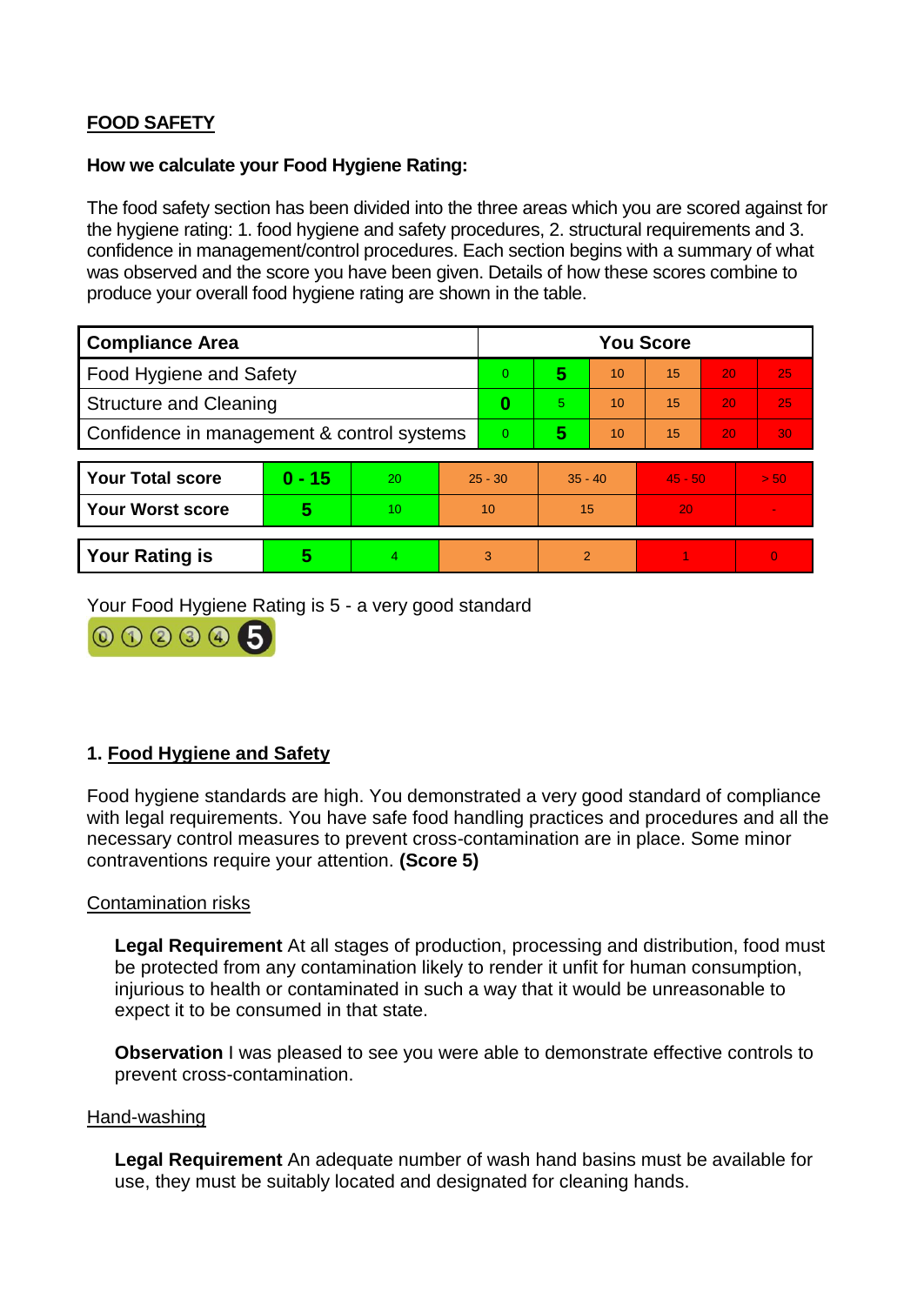**Information** Proper hand-washing is essential to prevent cross-contamination of E.coli 0157 and other harmful bacteria onto food and food contact surfaces. Hand washing should include the following steps:

- wet hands before applying soap
- good hand rubbing technique
- $\bullet$  rinsing of hands
- hygienic drying.

**Observation** I was pleased to see hand washing was well managed.

**Recommendation** As your business expands you will need to ensure you have hand washing facilities available when you trade at outside events. This is relevant depending on what other facilities are available and whether you are handling open food.

#### Personal Hygiene

**Legal Requirement** You must ensure that any member of staff that you know or suspect has (or is a carrier of) a food-borne disease or infection (including vomiting, diarrhoea, skin infection, sores and open wounds) is excluded from working in any food handling area until they have been symptom free for 48 hours or until medical clearance has been obtained.

**Legal Requirement** Washbasins must be available, suitably located and designated for cleaning hands. Wash-hand basins must be provided with hot and cold (or suitably mixed) running water. Soap and hand drying facilities must be located nearby.

**Legal Requirement** All persons in food handling areas must wear suitable, clean, and where appropriate protective clothing.

**Observation** I was pleased to see that standards of personal hygiene were high.

#### Temperature Control

**Observation** You do not handle high risk foods

#### Unfit food

**Recommendation** You should have a system to identify when open or prepared foods need to be used by or discarded, to ensure the food is fit for consumption.

**Observation** You were aware of use by and best before date legislation.

#### **2. Structure and Cleaning**

The structure facilities and standard of cleaning and maintenance are all excellent and you demonstrated full compliance with the law. There is evidence of effective pest control and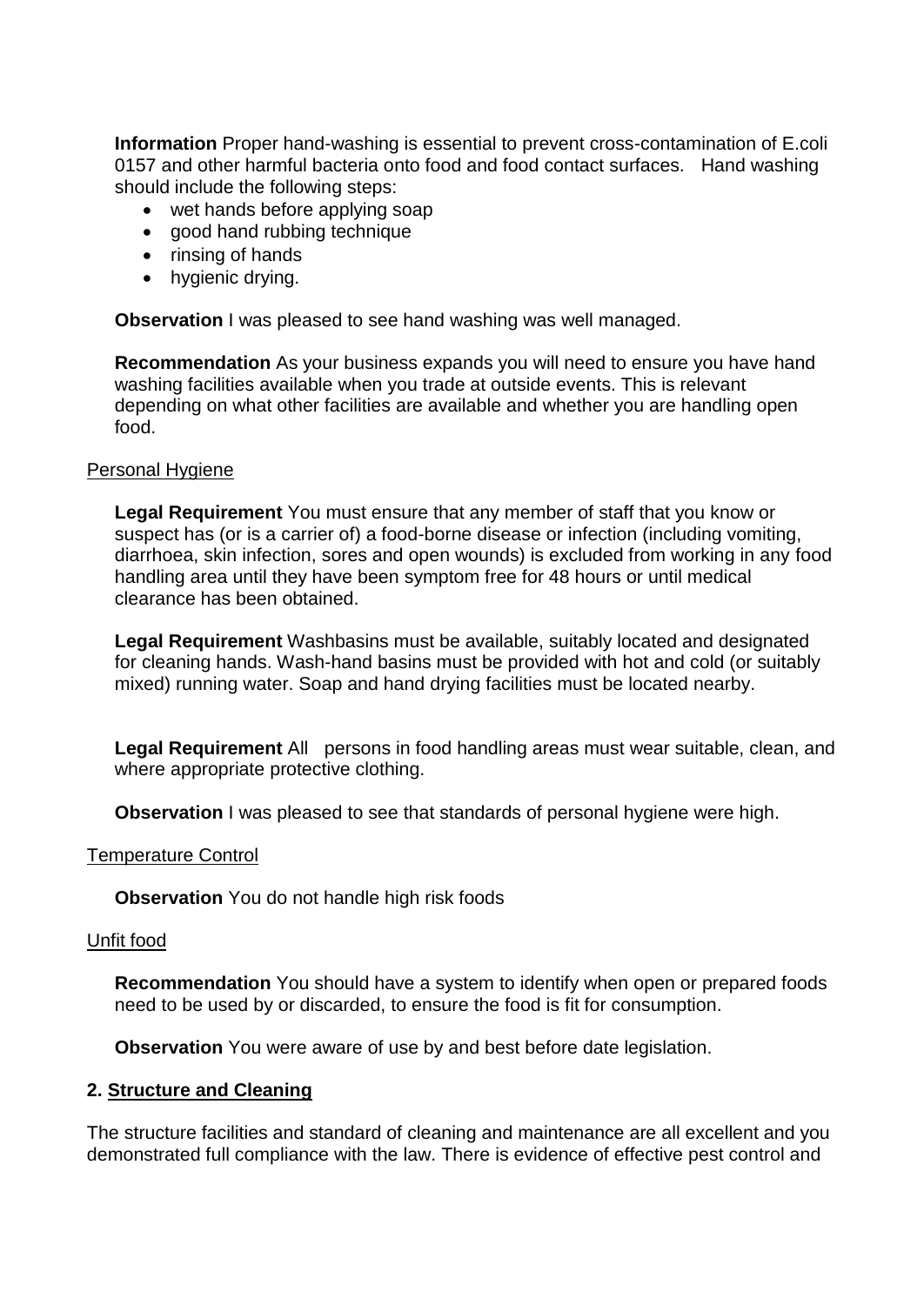procedures are in place to rectify any problems as they arise. There is good provision for waste disposal. **(Score 0)** Cleaning of Structure

**Observation** The kitchen had been well maintained and the standard of cleaning was exceptionally high.

# Cleaning Chemicals / Materials / Equipment and Methods

**Information** You must ensure that the sanitisers you use are effective against bacteria. Ensure hat they meet the following standards BS EN 1276:1997 and 13697:2001.

**Guidance** Even when using a surface sanitiser you should be following the 'two-stage' cleaning method. Apply the sanitiser once to remove visible dirt and food debris and then a second time to ensure effective disinfection. Make sure you follow the correct contact time for the product.

**Observation** I was pleased to see that the premises was kept clean and that your cleaning materials, methods and equipment were able to minimise the spread of harmful bacteria between surfaces.

### Facilities and Structural provision

**Observation** I was pleased to see the premises had been well maintained and that adequate facilities had been provided.

### Pest Control

**Recommendation** Provide an electric fly killer.

### **3. Confidence in Management**

A food safety management system is in place and you demonstrate a very good standard of compliance with the law. You have a good track record. There are some minor contraventions which require your attention. **(Score 5)**

### Type of Food Safety Management System Required

**Legal Requirement** Food business operators must put in place, implement and maintain a permanent procedure or procedures based on HACCP principles:

- Identify hazards to food.
- Identify the critical limits (what is acceptable and unacceptable).
- Monitor critical control points to ensure critical limits are met.
- Keep appropriate records to demonstrate control measures are effective.

**Information** You can download a Safer Food Better Business pack and refill diary pages from the FSA website: www.food.gov.uk/business-industry/caterers/sfbb However some of this pack would not be applicable to your business.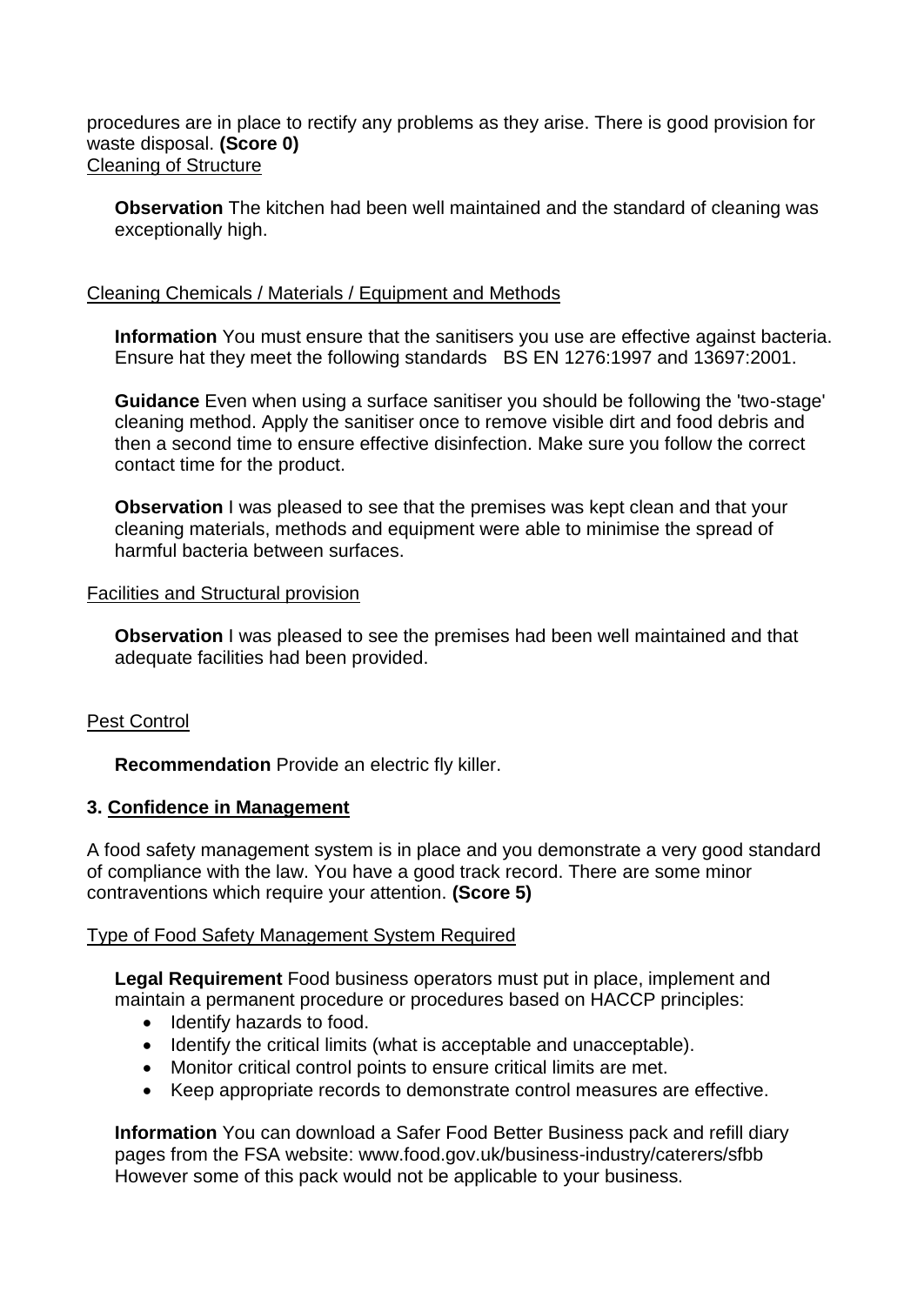**Observation** I was confident you had effective control over hazards to food.

**Observation** I left with you a basic Haccp for cake makers. This may be used solely, or as discussed you can down load the SFBB catering pack.

#### **Traceability**

**Recommendation** That you keep clear records of stock batch codes and product type etc for traceability.

#### Waste Food and other Refuse

**Observation** You had measures in place to dispose of waste food appropriately and were employing the services of an approved waste contractor.

#### **Training**

**Legal Requirement** Food business operators must ensure that food handlers are supervised and instructed and/or trained in food hygiene matters to an appropriate level for the work they do.

**Information** You can obtain a list of the training courses we provide on our website www.norwich.gov.uk

**Information** There are Level 2 Awards in Food Allergen Awareness on offer in Dereham. If you are interested contact 0800 689 3512

**Recommendation** Catering staff should refresh their food hygiene knowledge every 3 years so that they stay up to date with current legislation and good practice. Booking details for this course are on our website: www.norwich.gov.uk

**Observation** I was pleased to see that food handlers had been trained to an appropriate level and evidence of their training was made available.

#### Infection Control / Sickness / Exclusion Policy

**Guidance** Public Health England recommends that food handlers known or suspected to be suffering from a food-borne infection or gastro intestinal illness stay away from work until symptom-free for 48 hours.

**Observation** Policies were in place to prevent any infected food handler from contaminating food.

#### Allergens

**Legal Requirement** Food manufacturers must label allergy causing ingredients on their pre-packed foods. If you use pre-packed foods as ingredients you need to include the allergens listed on them within your own list of allergens. For example, some